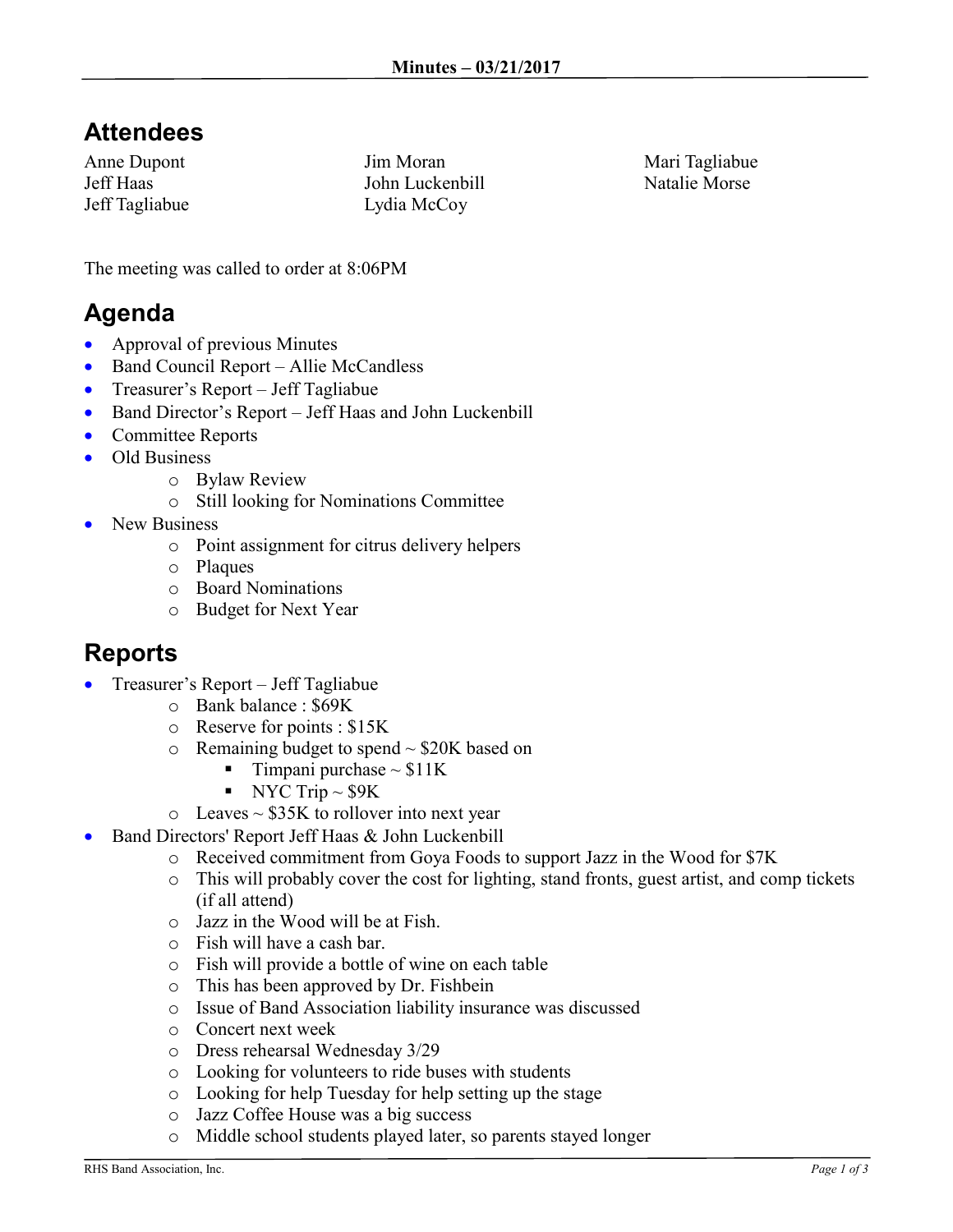- o Several students accepted into region jazz ensembles
- o Guest artist for Jazz in the Wood will be rehearsing with the bands in two weeks
- o MB registration package was sent out
- o 3 registrations in so far
- $\circ$  55  $8<sup>th</sup>$  graders have expressed interest
- o Percussion and Color Guard interest meetings will be 4/3
- o 2016 MB percussion will play for attendees
- o Winter Guard is still in session and will demonstrate
- $\circ$  Current students wrote hand-written letters to the 55  $8<sup>th</sup>$  graders
- o Full MB show arrangements should be completed within 4 weeks
- o Color Guard costume has been decided
- o Sideline screens no props
- o Emily Wong is the nurse for Band Camp
- o MB will be going to an away football game (Old Tappan)
- o RHS will host Carolina Crown drum corps 7/2 pending board approval great opportunity for MB students
- o Discussed possibility of moving the poinsettia blitz day
	- How will this affect revenue?
	- $\blacksquare$  How will this affect the students?
	- We should get a trestle sign
	- $\blacksquare$  10/29 is the date
- $\circ$  BF was a good location for citrus delivery especially because of the parking, but it won't be enough space to handle poinsettia. Jeff Haas will investigate using the gym for poinsettia.
- $\circ$  Response for the NYC trip turnout was low (~80). We will create a waiting list and when we get 8 on the list, we can request a new block of tickets.
- o There were funds left over from the California trip in the RHS account. This will be used towards coach buses for the NYC trip.
- o Jeff Haas received a call from a parent interested in selling a bassoon for \$3,500 which is a good deal. RHS currently owns three. There is a need at this point, but there is a more urgent need for a baritone sax.
	- Anne will send the Executive Board an email to vote on this see post meeting motion below
- Old Business
	- o Bylaw Review we discussed the proposed changes to the by-laws and will vote on these changes at the next meeting
	- o Still looking for Nominations Committee
- New Business
	- o Point assignment for citrus delivery helpers
	- o Plaques
		- The drum major and band president plaques are full. The cost for new plaques is \$335 each.
		- Tradition has been to purchase a plaque on the memorial plaque outside the band room for the students whose parents passed away during their tenure at RHS. We had two students this year who lost parents. Mari will reach out to Marcia.
	- o Budget for Next Year